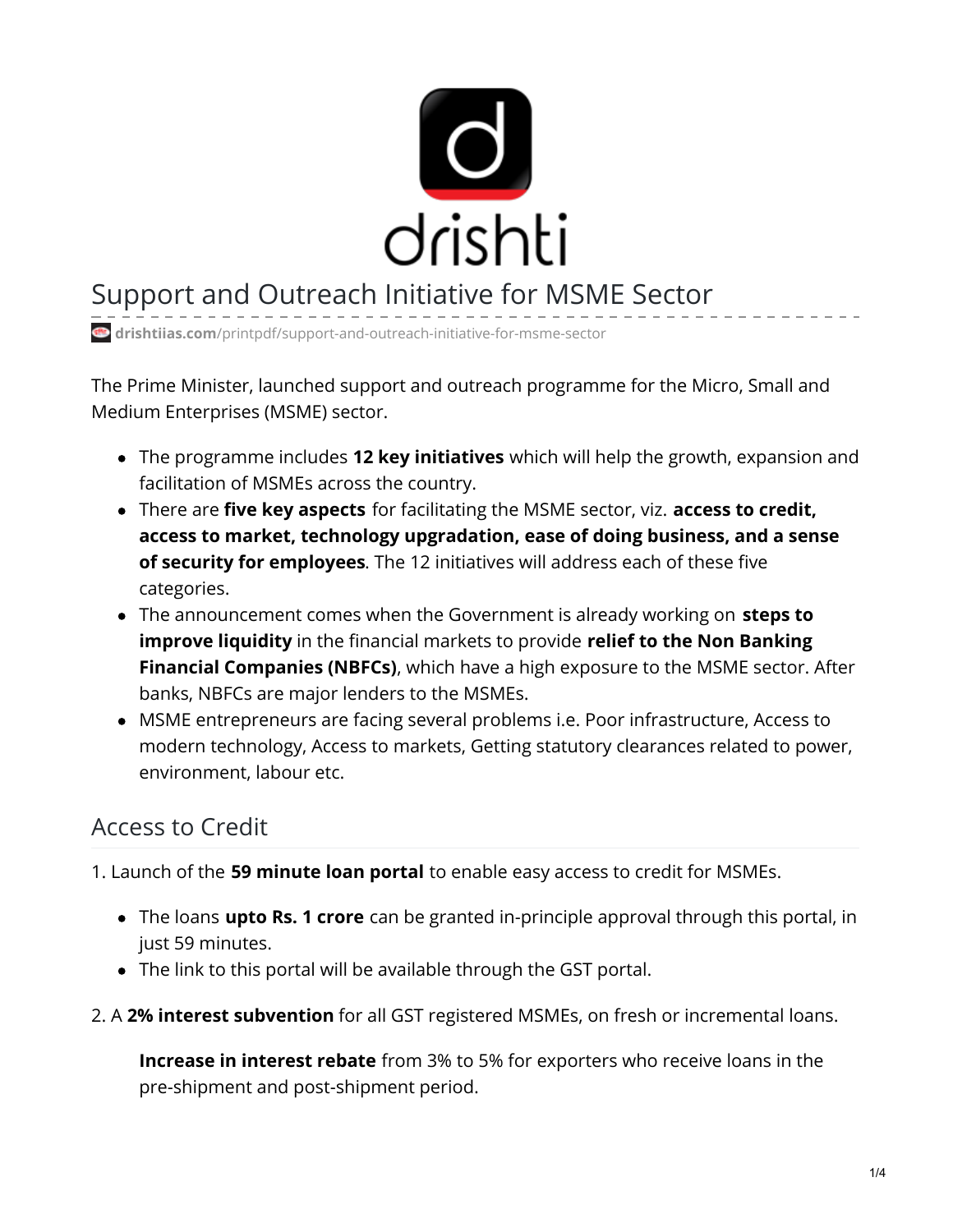3. All companies with a **turnover more than Rs. 500 crore**, must now **compulsorily** be brought on the **Trade Receivables e-Discounting System (TReDS).**

- Joining this portal will enable entrepreneurs to access credit from banks, based on their upcoming receivables.
- This will resolve their problems of cash cycle.
- Trade Receivables Discounting System (TReDS) is the institutional mechanism for facilitating the **financing of trade receivables of MSMEs from corporate and other buyers**, including Government Departments and Public Sector Undertakings (PSUs), through multiple financiers. It has been set up under the **regulatory framework set up by RBI under Payment and Settlement Systems Act 2007.**

### Access to Markets

4. Public sector companies have now been asked to **compulsorily procure 25%**, instead of 20% of their total purchases, from MSMEs.

5. Out of the 25% procurement mandated from MSMEs, **3%** must now be reserved for **women entrepreneurs.**

6. All public sector undertakings of the Union Government must now compulsorily be a part of **Government e-Marketplace (GeM)**. They should also get all their vendors registered on GeM.

#### **Government e-Marketplace (GeM)**

- GeM is an Online Market platform to facilitate procurement of goods and services by the government ministries, departments, public sector undertakings (PSU) etc.
- It has been envisaged as **National Procurement Portal** of India.
- It has been developed by Directorate General of Supplies and Disposals (Ministry of Commerce and Industry) with technical support of National e-governance Division (Ministry of Electronic and Information Technology).
- It functions under Directorate General of Supplies and Disposals (DGS&D), **Ministry of Commerce and Industry**.
- GeM is a completely **paperless, cashless** and system driven e-market place that enables procurement of common use goods and services with minimal human interface.

# Technology Upgradation

7. 20 hubs, and 100 spokes in the form of tool rooms will be established across the country to **facilitate product design.**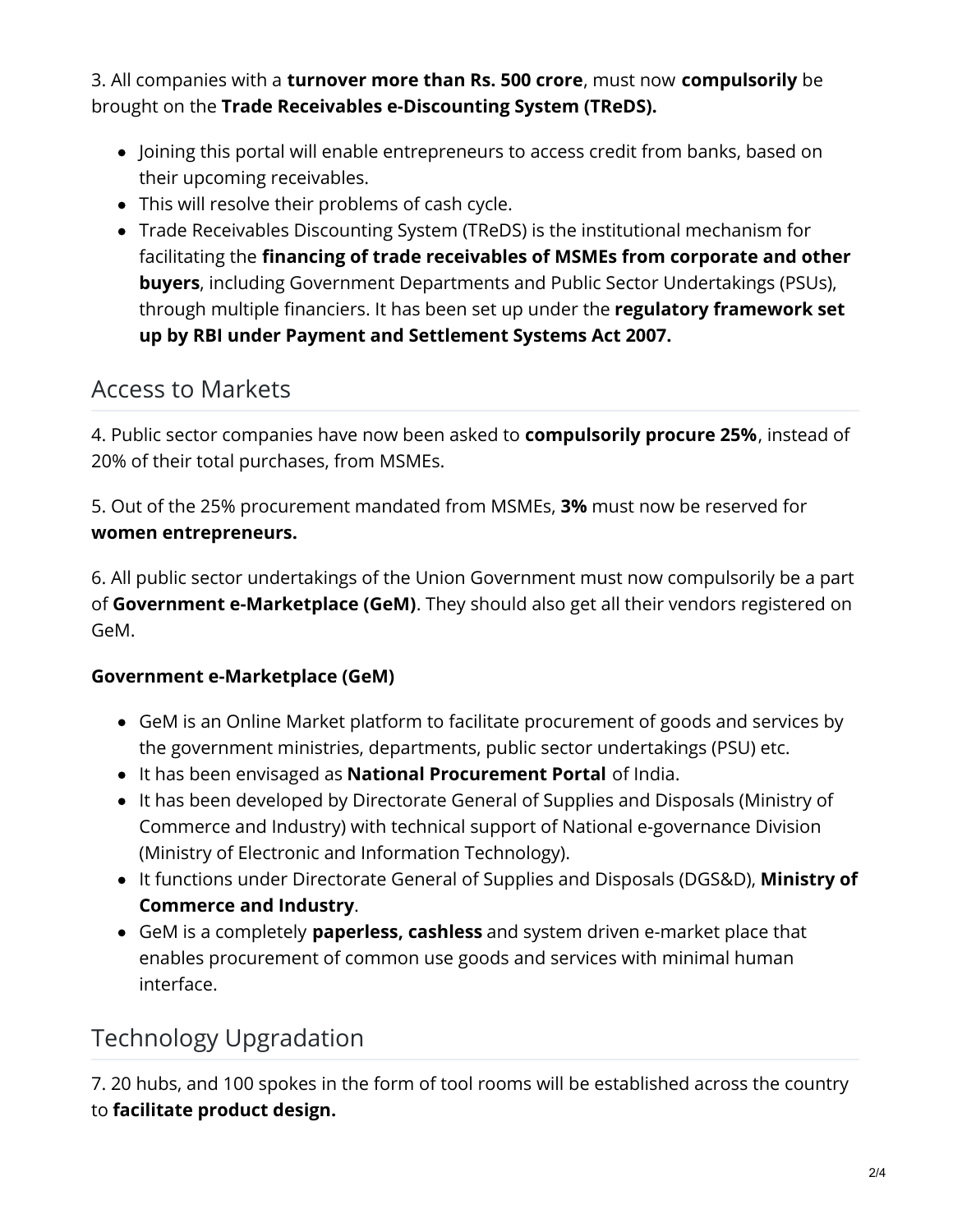A toolroom is a room where tools are stored or, in a factory, a space where tools are made and repaired for use throughout the rest of the factory.

## Ease of Doing Business

8. **Clusters of pharma MSMEs** will be formed and 70% cost of establishing these clusters will be borne by the Union Government.

9. In order to **simplify the government procedures**, the return under 8 labour laws and 10 Union regulations must now be filed only once a year.

10. The establishments to be visited by an Inspector will be decided through a **computerised random allotment.**

11. Environmental Clearance under air pollution and water pollution laws, have been **merged into one**. Also, the return will be accepted through self-certification.

12. For minor violations under the Companies Act, the entrepreneur will no longer have to approach the Courts, but can correct them through simple procedures.

## Importance of Micro, Small and Medium Enterprises (MSME) sector

- **Backbone of Indian economy**: The importance of MSMEs is attributable to their calibre for (a) employment generation (b) low capital and technology requirement (c) promotion of industrial development in rural areas (d) use of traditional or inherited skill (e) use of local resources (f) mobilization of resources and exportability of products.
- **Contribution to growth parameters**: The sector contributes around 38% to the country's gross domestic product (GDP), 40% to overall exports and 45% to overall manufacturing output.
- **Contribution to job creation**: The MSME sector generates around 100 million jobs through over 46 million units situated throughout the geographical expanse of the country. MSME sector is the second largest employment providing sector in India after agriculture.
- **Diversity:** The MSME sector in India is quite diverse in terms of its size, level of technology employed, range of products and services provided and target markets.

### Other Recent Initiatives to Promote MSME Sector

**Udyog Aadhaar Memorandum (UAM)**: It is a simple one-page registration form to promote ease of doing business for MSMEs in India.